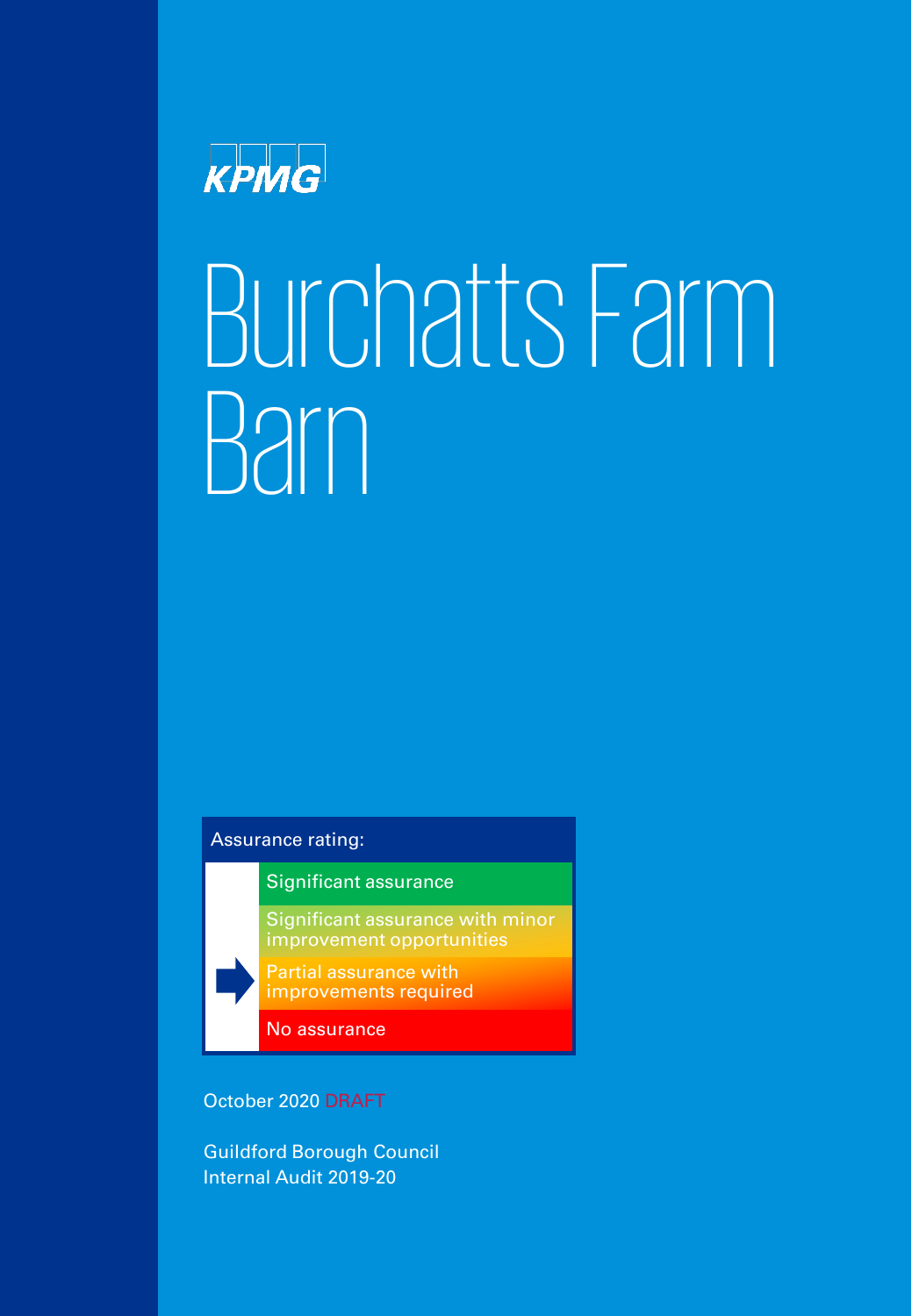# Contents

#### **The contacts at KPMG in connection with this report are:**

**Neil Hewitson** *Director, KPMG LLP*

Tel: 07781 0404843 [Neil.Hewitson@kpmg.co.uk](mailto:Neil.Hewitson@kpmg.co.uk)

**Taryn Retief** *Manager, KPMG LLP*

Tel: 07770 620049 [Taryn.Retief@kpmg.co.uk](mailto:Taryn.Retief@kpmg.co.uk) 

| 1. | <b>Executive summary</b>                    | 3  |
|----|---------------------------------------------|----|
| 2. | <b>Recommendations</b>                      | 5  |
|    | <b>Appendices</b>                           |    |
| 1. | Compliance                                  | 8  |
| 2. | Learning                                    | 11 |
|    | 3. Staff involvement and documents reviewed | 12 |

| <b>Status of report</b>                                   |                  |
|-----------------------------------------------------------|------------------|
| Discussion draft issued                                   | 7 October 2020   |
| Management responses received                             | TBC I            |
| Final report issued                                       | TBC I            |
| Presented to Corporate Governance and Standards Committee | 19 November 2020 |

| <b>Distribution</b>                   |                                                       |  |  |
|---------------------------------------|-------------------------------------------------------|--|--|
| To (for action):                      | CC (for information):                                 |  |  |
| James Whiteman - Managing<br>Director | Mark Appleton - Property & Asset<br>Manager           |  |  |
| Joan Poole - Head of Internal Audit   | Marieke van der Reijden - Head of<br>Asset Management |  |  |

This report is provided pursuant to the terms of our engagement letter dated 12 April 2018. Nothing in this report constitutes a valuation or legal advice. We have not verified the reliability or accuracy of any information obtained in the course of our work, other than in the limited circumstances set out in our engagement letter. This report is for the sole benefit of Guildford Borough Council. In preparing this report we have not taken into account the interests, needs or circumstances of anyone apart from Guildford Borough Council, even though we may have been aware that others might read this report . This report is not suitable to be relied on by any party wishing to acquire rights against KPMG LLP (other than Guildford Borough Council) for any purpose or in any context. Any party other than Guildford Borough Council that obtains access to this report or a copy (under the Freedom of Information Act 2000, the Freedom of Information (Scotland) Act 2002, through Guildford Borough Council's Publication Scheme or otherwise) and chooses to rely on this report (or any part of it) does so at its own risk. To the fullest extent permitted by law, KPMG LLP does not assume any responsibility and will not accept any liability in respect of this report to any party other than Guildford Borough Council. Any disclosure of this report beyond what is permitted under our engagement letter may prejudice substantially our commercial interests. A request for our consent to any such wider disclosure may result in our agreement to these disclosure restrictions being lifted in part. If Guildford Borough Council receives a request for disclosure of the product of our work or this report under the Freedom of Information Act 2000 or the Freedom of Information (Scotland) Act 2002, having regard to these actionable disclosure restrictions Guildford Borough Council should let us know and should not make a disclosure in response to any such request without first consulting KPMG LLP and taking into account any representations that KPMG LLP might make.



2 © 2020 KPMG LLP, a UK limited liability partnership and a member firm of the KPMG network of independent member firms affiliated with KPMG International Cooperative ("KPMG International"), a Swiss entity. All rights reserved.

**Page**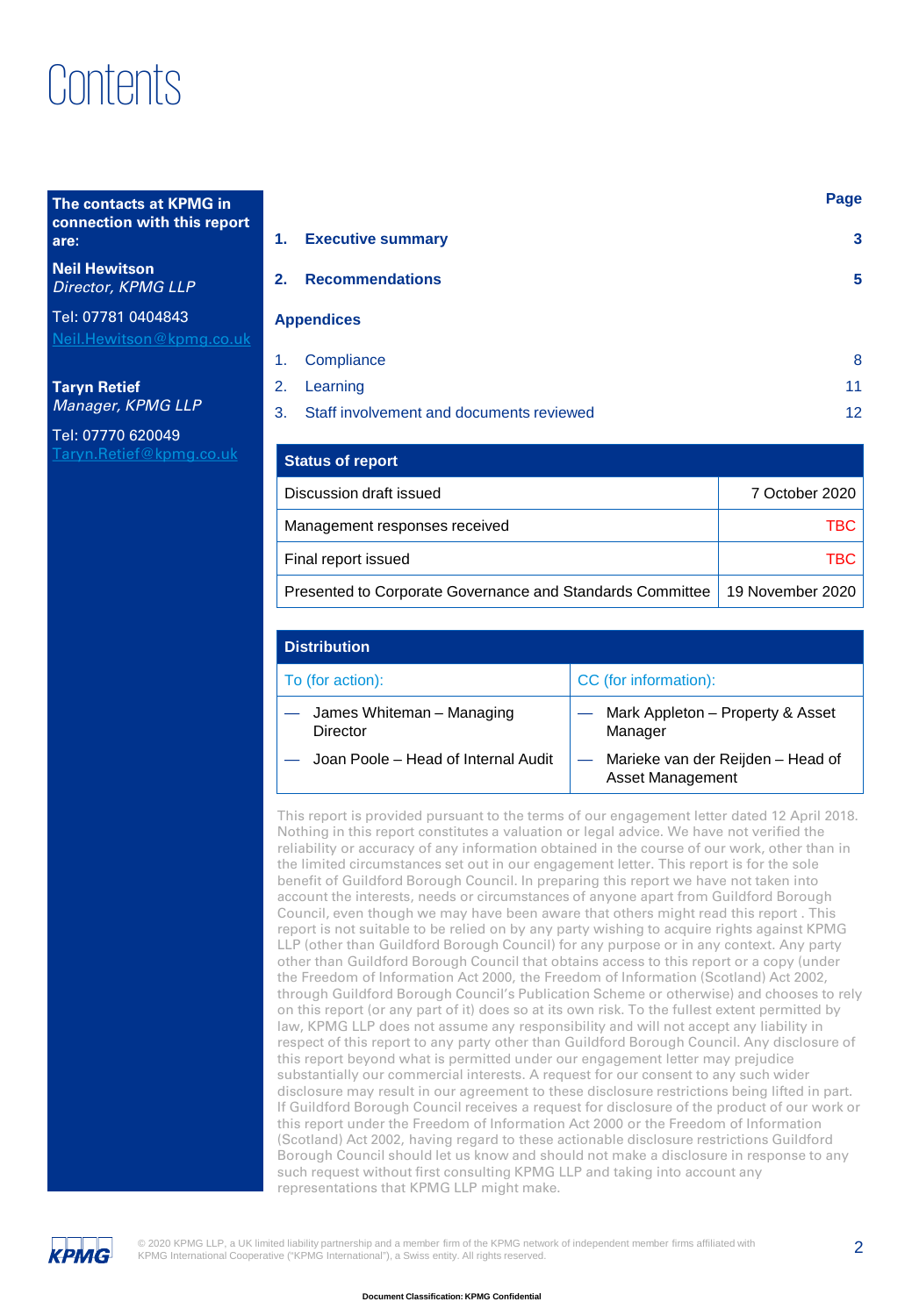## Executive summary **Section one**

#### **Conclusion**

We reviewed the process followed in respect of the disposal of assets with community value, using Burchatts Farm Barn as a case study, and have assigned an overall assurance rating of '**Partial assurance with improvements required**' (**AMBER RED**). This rating is lower than management's forecast and is driven by the lack of clear and comprehensive procedures and controls over the disposal of assets that have value to the community.

Through discussions with the Property & Asset Manager, review of relevant documentation and further research, we determined the project timeline for the disposal of Burchatts Farm Barn and have considered the lessons which can be learned by the Council going forward.

The Council put in place a robust Asset Management Strategy and Framework in 2014 that outlines that value to the community should be considered alongside financial viability when making decisions about the future of assets, but the document has not been reviewed or updated since its creation and is not representative of current Council operations. We found there to be no consistent procedures, policies or governance structures in place for the disposal of Community Assets. The Council recently introduced a new procedure for assessing less than best consideration disposals where a minimum of market rent has been offered, but in the case study of Burchatts Farm Barn, we found there to be a lack of consistency regarding how the Council was measuring the merit of potential lessees. There is a need to increase the transparency of the tender process to demonstrate robust governance in Council decision-making.

In the case of Burchatts Farm Barn, we found governance to be inconsistent and ineffective. The Council was unable to provide sufficient documentation to evidence when key decisions were made and by whom, and there was no clear trail of information to evidence effective decision making. Although the business case was found to have been approved, some of the information it included was found to be inaccurate, and there is no evidence that alternatives to commercial leasing were considered until five years after the Council first commissioned a market report for leasing. There was no evidence that the Council monitored, assessed or reported of cost or benefits realised. The Council should formalise stages for considering and presenting alternatives as part of the decision making process and these alternatives should be reported to appropriately in the governance structure.

The Council discharged its legal responsibility by notifying the community of the proposed disposal in an advert in the local newspaper. This occurred after a tenant had been already been selected. No objections were received, yet at the lessee's planning application stage 86 written objections were submitted. Using such channels of communication means that information may not reach a sufficiently wide or diverse audience and we recommend that the Council broadens the range of communication channels it uses to notify and engage with the public regarding proposed asset disposals.

#### **Objectives**

The objectives of our review were:

| <b>Objective</b>                                   | <b>Description of work undertaken</b>                                                                                                                                                                                                                                                                                                                                |  |
|----------------------------------------------------|----------------------------------------------------------------------------------------------------------------------------------------------------------------------------------------------------------------------------------------------------------------------------------------------------------------------------------------------------------------------|--|
| <b>Objective One</b>                               | We reviewed the design of controls and governance around decision-making related to the use of<br>community assets at the Council. This included:                                                                                                                                                                                                                    |  |
| Design of controls<br>and associated<br>governance | the preparation, scrutiny and approval of business cases;<br>consideration of alternative options;<br>$\bullet$<br>mechanisms for stakeholder consultation and seeking agreement to proceed;<br>process to review, monitor and report on costs;<br>assessing, monitoring and reporting benefits realised; and<br>processes followed to market identified properties. |  |
| <b>Objective Two</b><br>Compliance                 | We reviewed the available information for Burchatts Farm Barn to assess the level of compliance<br>with Council policy and procedures as identified through Objective One above. This included how<br>change management controls operated when amendments relating to the use of the community<br>asset were identified, reviewed and approved.                      |  |
| <b>Objective Three</b><br>Learning                 | Following review of available documentation we considered whether there is learning for the<br>Council which can be established and applied to other community assets going forward.                                                                                                                                                                                 |  |



© 2020 KPMG LLP, a UK limited liability partnership and a member firm of the KPMG network of independent member firms affiliated with  $\,3\,$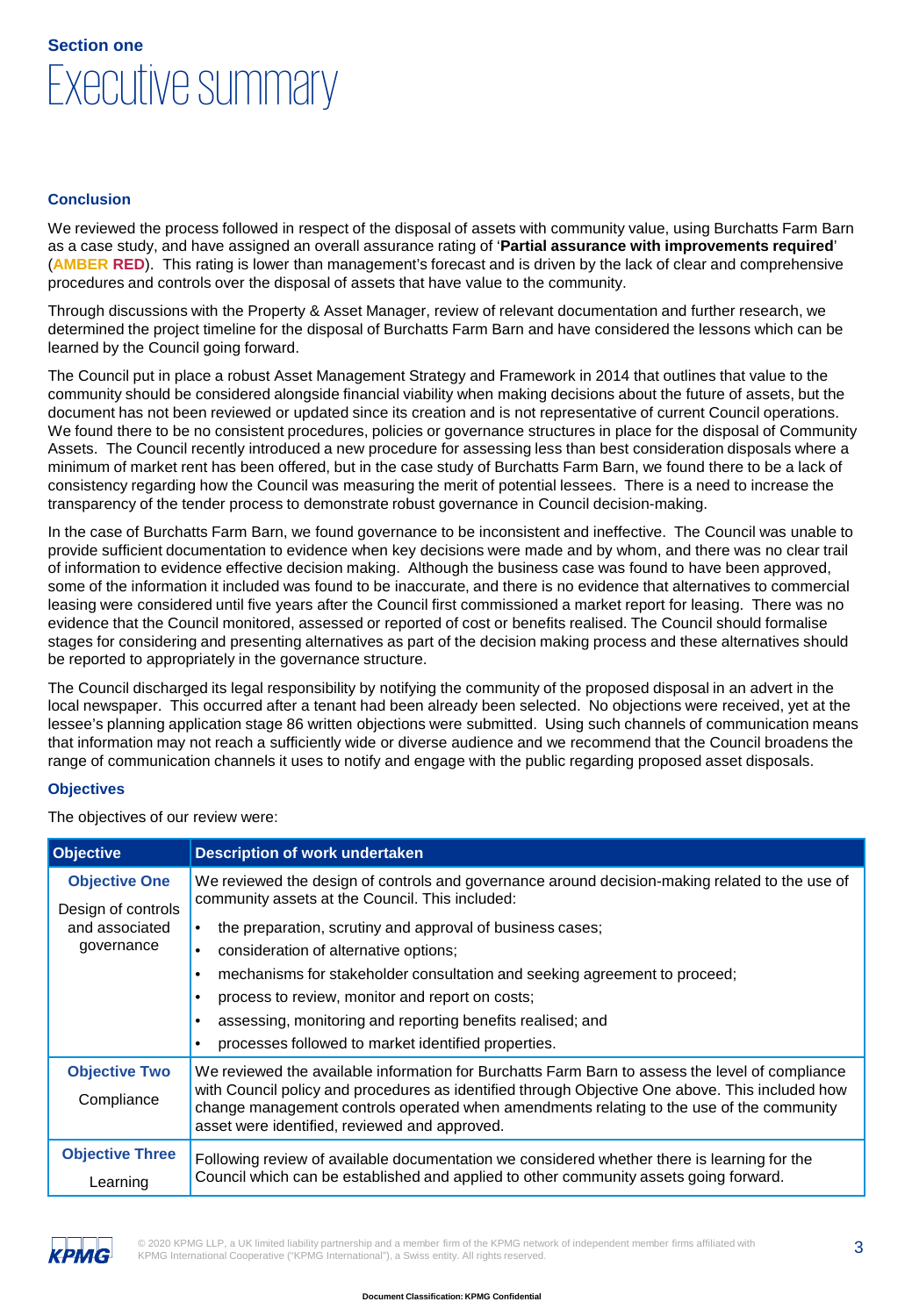## Executive summary (cont.) **Section one**

#### **Areas of good practice**

- A bid for funding was approved by the Budget Council that included relevant financial information and documented consideration of risks, legal requirements, local issues and the impact on the environment and community to disposing of Burchatts Farm Barn.
- The Council followed a process to appoint a commercial real estate agency with local market knowledge to produce a market report for Burchatts Farm Barn.
- The Council discharged its legal responsibility by notifying the community of the proposed disposal.

#### **Areas for improvement**

- There are no consistently applied policies, procedures, controls or governance structures in place for the disposal of assets with community value (**Recommendation One**).
- The Council discharged its legal responsibility to inform residents of its intention to dispose of open space in the case of Burchatts Farm Barn by publishing an advertisement in a local newspaper for two issues and received no objections, yet at the lessee's planning application stage 86 written objections were submitted, suggesting that the advertisement did not reach the appropriate audience (**Recommendation Two**).
- The options note presented to Councillors about the future of Burchatts Farm Barn included inaccurate financial information as it included income and expenditure relating to Burchatts Farm Cottages, which are separate assets. The net position was presented as £7K or 20% erroneously adverse in 2016/17, and £4K or 5% erroneously favourable in 2015/16 (**Recommendation Three**).
- The Council only considered alternatives to commercial leasing of Burchatts Farm Barn after the lease had been offered to a tenant, meaning consideration of the alternatives included potential adverse consequences to the Council if it withdrew from the arrangement. (**Recommendation Four**).
- Decision making around awarding leases is inconsistent and there is a lack of clarity about the extent to which community value is considered by the Council as a criteria (**Recommendation Five**).
- The Council has not been able to provide documentation from the Executive or the Property Review Group to evidence who and when key decisions were made throughout the process of disposing of Burchatts Farm Barn (**Recommendation Six**).

We also raised a low priority recommendation relating to the reviewing and reissuing of the Asset Management Strategy and Framework, which is robust but is no longer representative of current Council operations.

#### **Recommendations**

We summarise below the recommendations raised as a result of our review:

|                 | <b>High</b> | <b>Medium</b> | Low        | <b>Total</b> |
|-----------------|-------------|---------------|------------|--------------|
| <b>Made</b>     |             | u             |            |              |
| <b>Accepted</b> | TBC         | <b>TBC</b>    | <b>TBC</b> | <b>TBC</b>   |

#### **Acknowledgement**

We thank the staff involved in this review who helped us complete our work.

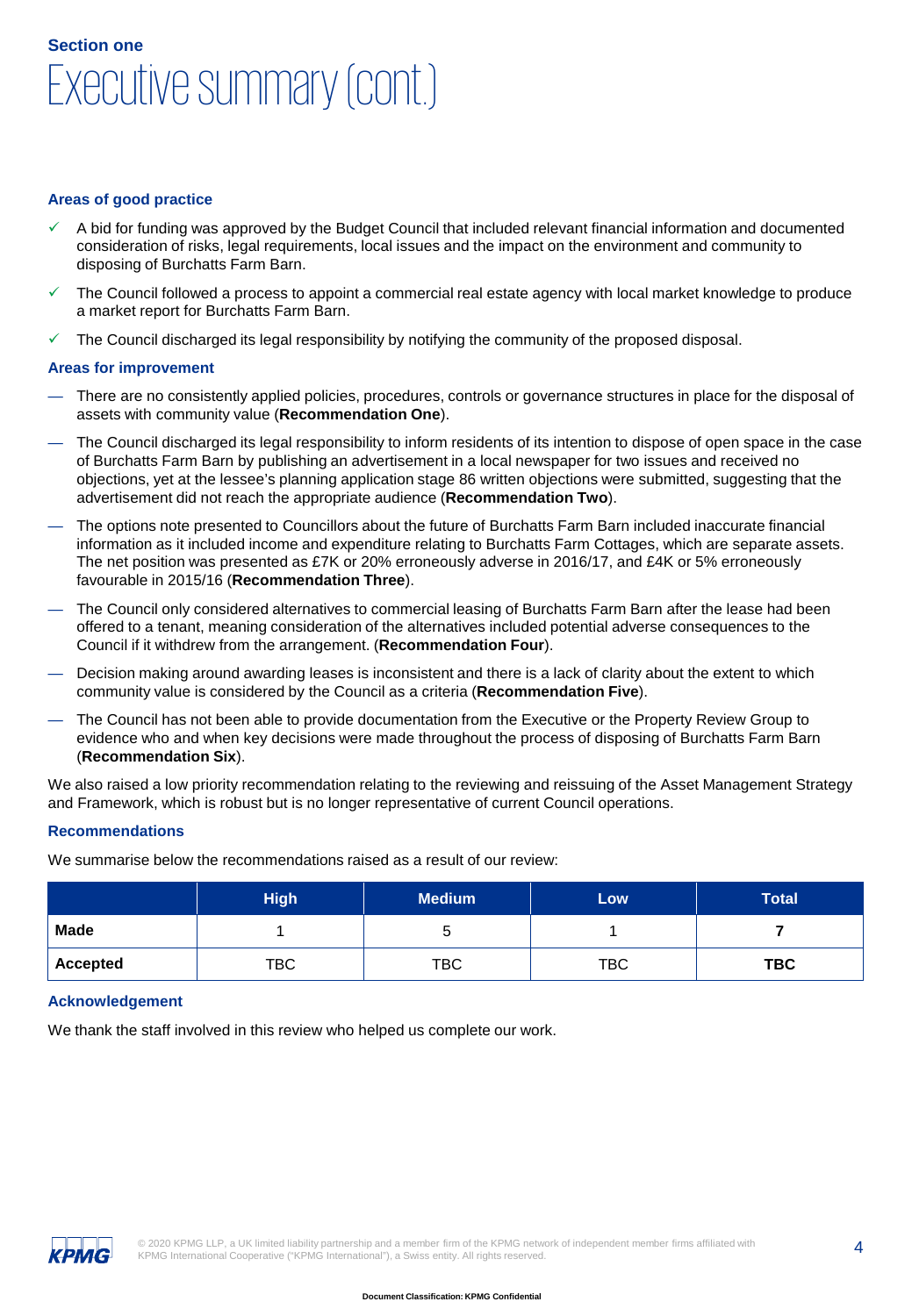## Recommendations **Section two**

This section summarises the recommendations that we have identified as a result of this review. We have attached a risk rating to these recommendations as per the following table:

#### **Risk rating for recommendations raised**

**O** High priority (one): A significant weakness in the system or process which is putting you at serious risk of not achieving your strategic aims and objectives. In particular: significant adverse impact on reputation; noncompliance with key statutory requirements; or substantially raising the likelihood that any of the Council's strategic risks will occur. Require immediate attention.

#### **Wedium priority (two):**

A potentially significant or medium level weakness in the system or process which could put you at risk of not achieving your strategic aims and objectives. In particular, having the potential for adverse impact on the Council's reputation or for raising the likelihood of the Council's strategic risks occurring.

#### **Low priority (three):**

Recommendations which could improve the efficiency and/or effectiveness of the system or process but which are not vital to achieving the Council's strategic aims and objectives. These are generally issues of good practice that the auditors consider would achieve better outcomes.

| # | <b>Risk</b> | <b>Recommendation</b>                                                                                                                                                                                                                         | Action, owner and deadline |
|---|-------------|-----------------------------------------------------------------------------------------------------------------------------------------------------------------------------------------------------------------------------------------------|----------------------------|
| 1 | O           | Asset disposal policy and associated procedures                                                                                                                                                                                               | [Agreed / not agreed TBC]  |
|   |             | There are no consistently applied policies, procedures, controls or<br>governance structures in place for the disposal of Community                                                                                                           | [Action to be taken: TBC]  |
|   |             | Assets. The Council has a duty to consider legal, financial, social,<br>cultural and historical factors when disposing of assets in its                                                                                                       | [Job title: TBC]           |
|   |             | portfolio.                                                                                                                                                                                                                                    | [Deadline TBC]             |
|   |             | There is a risk that the Council is inconsistent in its approach to<br>disposing of assets and that staff are unclear about<br>responsibilities and obligations. Procedures need to be<br>standardised and approved to increase transparency. |                            |
|   |             | We recommend that the Council produces an asset disposal<br>policy that details:                                                                                                                                                              |                            |
|   |             | the circumstances where asset disposal will be proposed;<br>$\bullet$                                                                                                                                                                         |                            |
|   |             | the factors that will be considered;<br>$\bullet$                                                                                                                                                                                             |                            |
|   |             | how the public will be notified or consulted;<br>$\bullet$                                                                                                                                                                                    |                            |
|   |             | the procedures to be followed; and<br>٠                                                                                                                                                                                                       |                            |
|   |             | the responsible officers.<br>$\bullet$                                                                                                                                                                                                        |                            |
|   |             | The policy should be approved and reviewed regularly at the<br>appropriate point in the governance structure.                                                                                                                                 |                            |

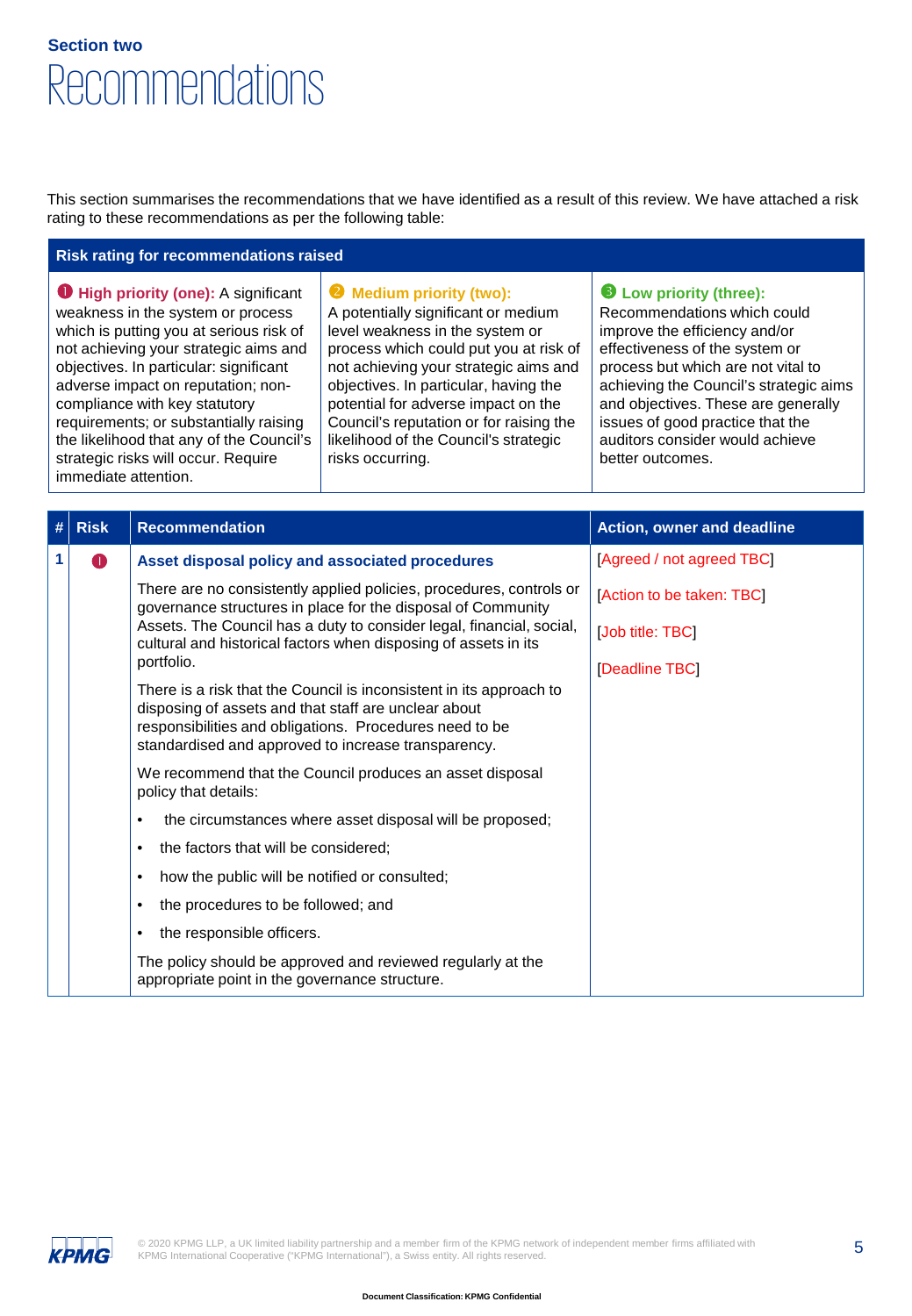## Recommendations (cont.) **Section two**

| #            | <b>Risk</b> | <b>Recommendation</b>                                                                                                                                                                                                                                                                                                                                                                                                                                                                                                                                                                                                                                                                                                                                                                                                                                                                                                                                                                                                                                                                                                                                                                                                                                        | <b>Action, owner and deadline</b>                                                            |
|--------------|-------------|--------------------------------------------------------------------------------------------------------------------------------------------------------------------------------------------------------------------------------------------------------------------------------------------------------------------------------------------------------------------------------------------------------------------------------------------------------------------------------------------------------------------------------------------------------------------------------------------------------------------------------------------------------------------------------------------------------------------------------------------------------------------------------------------------------------------------------------------------------------------------------------------------------------------------------------------------------------------------------------------------------------------------------------------------------------------------------------------------------------------------------------------------------------------------------------------------------------------------------------------------------------|----------------------------------------------------------------------------------------------|
| $\mathbf{2}$ | 2           | <b>External communication</b><br>The public was notified of the proposed disposal of<br>Burchatts Farm Barn in an advert in the local newspaper<br>after a tenant had been selected. No objections were<br>received, yet at the lessee's planning application stage,<br>86 written objections were submitted. Using limited<br>channels of communication means that information may<br>not reach a sufficiently wide or diverse audience.<br>We recommend that the Council broadens the range of<br>communication channels it uses to notify the public of<br>proposed asset disposals in addition to using the local<br>paper and Council website. The Council could consider<br>options including social media, direct contact with regular<br>users, immediate neighbours and leaders of residents'<br>associations and community groups and putting posters<br>in community notice boards.                                                                                                                                                                                                                                                                                                                                                               | [Agreed / not agreed TBC]<br>[Action to be taken: TBC]<br>[Job title: TBC]<br>[Deadline TBC] |
| 3            | 2           | <b>Review of accuracy of information</b><br>A Summary Property Report regarding options for the<br>future use of Burchatts Farm Barn was presented to<br>Councillors in October 2019. The report included an<br>income and expenditure summary for the three preceding<br>years. The information included income and expenditure<br>for Burchatts Farm Cottages, which are separate assets<br>that should not have been considered in the decision on<br>the future of the Barn. The net position was presented as<br>£7K or 20% erroneously adverse in 2016/17, and £4K or<br>5% erroneously favourable in 2015/16.<br>The figures in the Bid for Funding imply that £40-70K in<br>annual running costs would be saved should the property<br>be let, but as the figures include salary and administrative<br>recharges this does not represent genuine savings. The<br>Bid for Funding also contained administrative errors<br>where the project start date was after the project end<br>date. There is a risk that Councillors could make<br>decisions about the future use of properties based on<br>inaccurate information.<br>We recommend that the Summary Property Reports and<br>Bids for Funding are reviewed for accuracy before<br>distribution. | [Agreed / not agreed TBC]<br>[Action to be taken: TBC]<br>[Job title: TBC]<br>[Deadline TBC] |

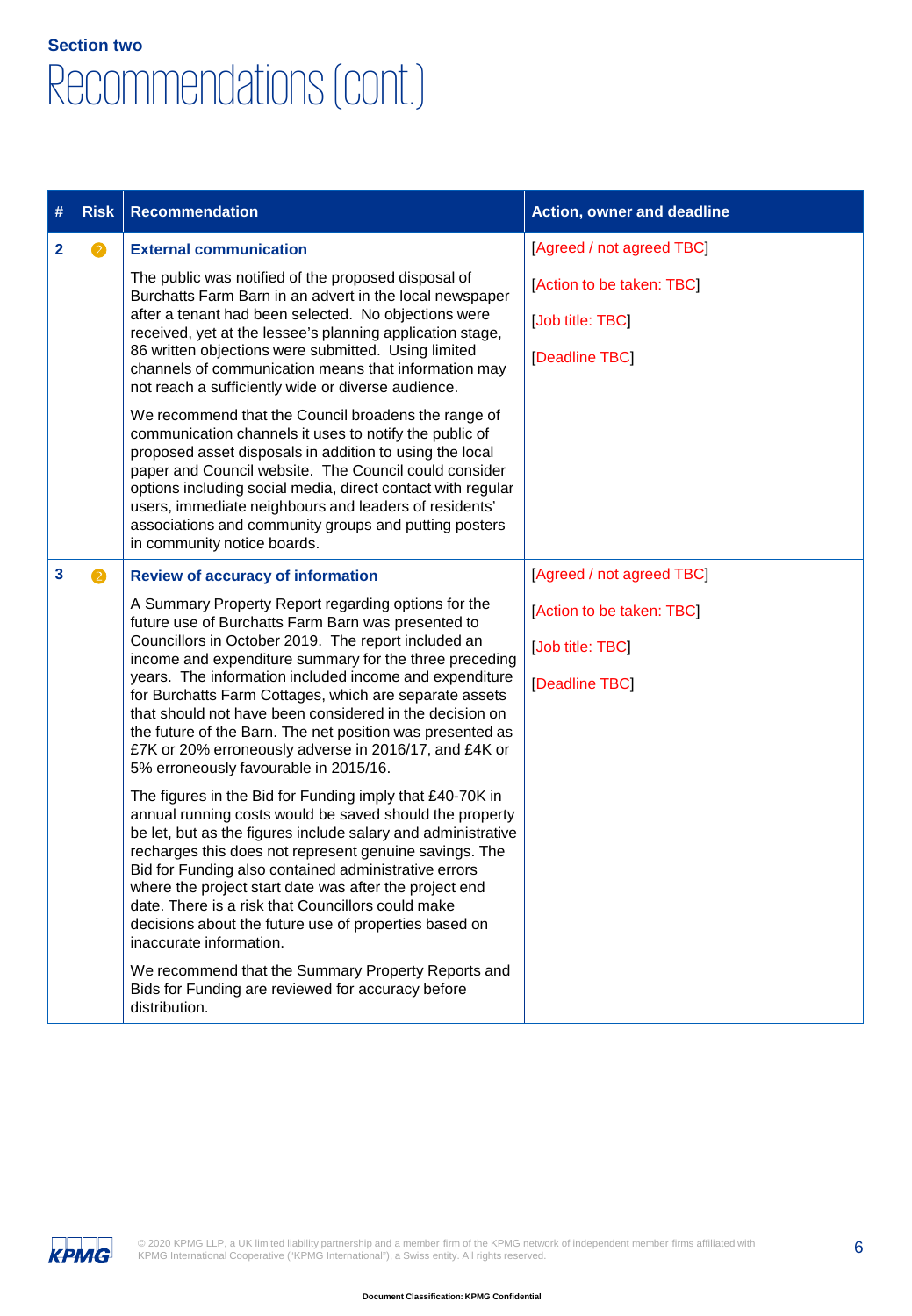## Recommendations (cont.) **Section two**

| #              | <b>Risk</b>                                                                                                                                                                                           | <b>Recommendation</b>                                                                                                                                                                                                                                                                                  | <b>Action, owner and deadline</b> |
|----------------|-------------------------------------------------------------------------------------------------------------------------------------------------------------------------------------------------------|--------------------------------------------------------------------------------------------------------------------------------------------------------------------------------------------------------------------------------------------------------------------------------------------------------|-----------------------------------|
| 4              | $\mathbf{Z}$                                                                                                                                                                                          | <b>Sequence of decision making</b>                                                                                                                                                                                                                                                                     | [Agreed / not agreed TBC]         |
|                |                                                                                                                                                                                                       | The first evidence that the Council considered and<br>received alternatives to commercial leasing of Burchatts                                                                                                                                                                                         | [Action to be taken: TBC]         |
|                |                                                                                                                                                                                                       | Farm Barn was in the Summary Property Report<br>presented to Councillors in October 2019. As the lease                                                                                                                                                                                                 | [Job title: TBC]                  |
|                |                                                                                                                                                                                                       | had been offered to a potential tenant in 2018,<br>consideration of the alternatives to commercial leasing<br>included potential adverse consequences for the Council<br>if it withdrew from the arrangement.                                                                                          | [Deadline TBC]                    |
|                |                                                                                                                                                                                                       | We recommend that the Council formalises stages for<br>considering and presenting alternatives as part of the<br>decision making process. The alternatives should be<br>formally presented at the appropriate point in the<br>governance structure before any decision is made.                        |                                   |
| 5              | 2                                                                                                                                                                                                     | <b>Scorecard for selecting lessees</b>                                                                                                                                                                                                                                                                 | [Agreed / not agreed TBC]         |
|                |                                                                                                                                                                                                       | In the case of Burchatts Barn Farm, bids were rejected in<br>2018 for reasons that were inconsistent with the selection                                                                                                                                                                                | [Action to be taken: TBC]         |
|                | of the doctor's surgery in 2017 (e.g. repurposing<br>residential unit, high car parking needs, conditional FRI                                                                                        |                                                                                                                                                                                                                                                                                                        | [Job title: TBC]                  |
|                |                                                                                                                                                                                                       | lease). There is confusion among residents and<br>businesses who made unsuccessful bids for the lease                                                                                                                                                                                                  | [Deadline TBC]                    |
|                |                                                                                                                                                                                                       | about why it was awarded to the current tenant, and there<br>is a lack of clarity about the extent to which community<br>value was considered by the Council. There is a need to<br>increase the transparency of the tender process to<br>demonstrate robust governance in Council decision<br>making. |                                   |
|                |                                                                                                                                                                                                       | We recommend that the Council formalises a system for<br>assessing bids against set criteria, for example through a<br>scorecard system, to increase consistency, transparency<br>and repeatability of decision making.                                                                                |                                   |
| 6              | 2                                                                                                                                                                                                     | <b>Completeness of meeting records</b>                                                                                                                                                                                                                                                                 | [Agreed / not agreed TBC]         |
|                |                                                                                                                                                                                                       | We reviewed minutes of the Property Review Group and<br>were unable to establish if, how and when key decisions                                                                                                                                                                                        | [Action to be taken: TBC]         |
|                |                                                                                                                                                                                                       | were made in the case of Burchatts Farm Barn.                                                                                                                                                                                                                                                          | [Job title: TBC]                  |
|                |                                                                                                                                                                                                       | We recommend that the Property Review Group minutes<br>should include more detail when decisions are made, and<br>that minutes are reviewed by the chair after the meeting<br>for accuracy.                                                                                                            | [Deadline TBC]                    |
| $\overline{7}$ | 8                                                                                                                                                                                                     | <b>Asset Management Strategy and Framework</b>                                                                                                                                                                                                                                                         | [Agreed / not agreed TBC]         |
|                | The Council created an Asset Management Strategy and<br>Framework in 2014 that was approved by the Executive<br>in January 2015, but the document has not been formally<br>reviewed or updated since. | [Action to be taken: TBC]<br>[Job title: TBC]                                                                                                                                                                                                                                                          |                                   |
|                |                                                                                                                                                                                                       | We recommend that the Council reviews and revises the<br>policy, circulates it to relevant staff, and sets regular<br>review dates for the future.                                                                                                                                                     | [Deadline TBC]                    |

**KPMG** 

© 2020 KPMG LLP, a UK limited liability partnership and a member firm of the KPMG network of independent member firms affiliated with<br>KPMG International Cooperative ("KPMG International"), a Swiss entity. All rights reserv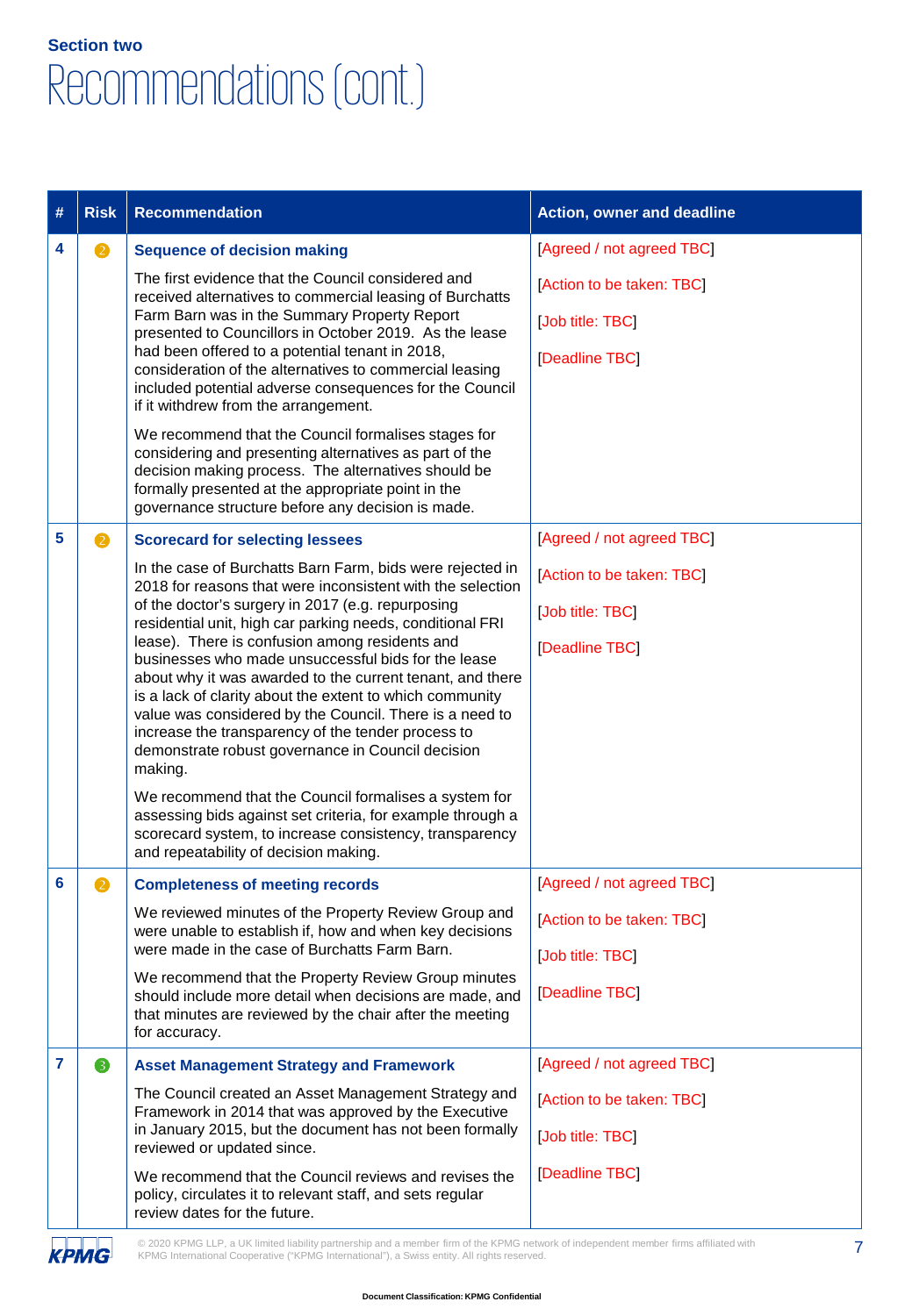## Compliance **Appendix one**

We held discussions with management to determine the processes and associated controls for the disposal of assets with community value. There are no consistent procedures, policies or governance structures in place (**Recommendation One**). As such, we have been unable to test the design of such controls per Objective One of this review.

Through discussions with the Property & Asset Manager, a review of relevant documentation and further research, we have determined the project timeline for the disposal of Burchatts Farm Barn. We have evaluated the effectiveness of the Council's governance and operations with regards to the disposal of assets with community value, and provided commentary to inform our recommendations.

#### **January 2014**

- The Lead Councillor for Asset Management sets a strategic priority to improve the return of assets.
- The Property Review Group identifies assets that were not making a return.
- The Property & Asset Manager appoints commercial real estate agency Owen Shipp to quote for the work to market Burchatts Barn Farm and produce a preliminary market report.

#### **March 2017**

- Burchatts Farm Barn closes for public hire.
- The Council issues a press release announcing that expressions of interest for the lease are being invited to Owen Shipp.
- Owen Shipp markets Burchatts Farm Barn on their website for six weeks and formal written expressions of interest are invited.

#### **May / June 2017**

- Owen Shipp provide a Schedule of Expression of Interest detailing twelve interested parties.
- The Property Review Group decided that the preferred option is to proceed with the offer from the doctor's surgery.

#### **August 2017**

The Council's Director of Environment and the Parks & Landscape Manager submit a Bid for Funding to the Chief Finance Officer.

#### **November 2017**

The Executive recommend that the Council approves the growth and savings bids including the Bid for Funding for the leasing of Burchatts Farm Barn.

#### **February 2018**

The Budget Council approve the budget which includes the Bid for Funding for the leasing of Burchatts Farm Barn.

#### **Project timeline KPMG commentary**

- The Council has not been able to provide documentation from the Executive or the Property Review Group to evidence the original decision to approach the commercial real estate agency in 2014 (**Recommendation Six**).
- The Council appointed a commercial real estate agency with local market knowledge to produce a market report for the asset.
- Almost three years passed between the market report and the marketing of the property, during which time market conditions changed. A new market report was not commissioned.
- The Council is unable to confirm when the property closed to public hire as historic booking data has been deleted due to data protection.
- The Council has not been able to provide documentation from the Executive or the Property Review Group to evidence the decisions to stop taking booking for public hire, and to instruct the commercial real estate agency to market the property in 2017 (**Recommendation Six**).
- The Council notified the community that the asset was closing for public hire at the same time that the lease was marketed with the estate agency. There was no opportunity for the community to put forward noncommercial alternatives before the property was commercially marketed (**Recommendation Two**).
- The Council did not offer an information pack, criteria or guidance to businesses submitting expressions of interest detailing factors that would be considered in determining selection of the lessee (**Recommendation Five**).
- The Bid for Funding included relevant financial information and consideration of risks, legal requirements, local issues and the impact on the environment and community, and was approved by the Budget Council before an Agreement to Lease was signed.
- The income and cost information in the Bid for Funding includes recharges and allocated costs (**Recommendation Three**).



© 2020 KPMG LLP, a UK limited liability partnership and a member firm of the KPMG network of independent member firms affiliated with  $8$ KPMG International Cooperative ("KPMG International"), a Swiss entity. All rights reserved.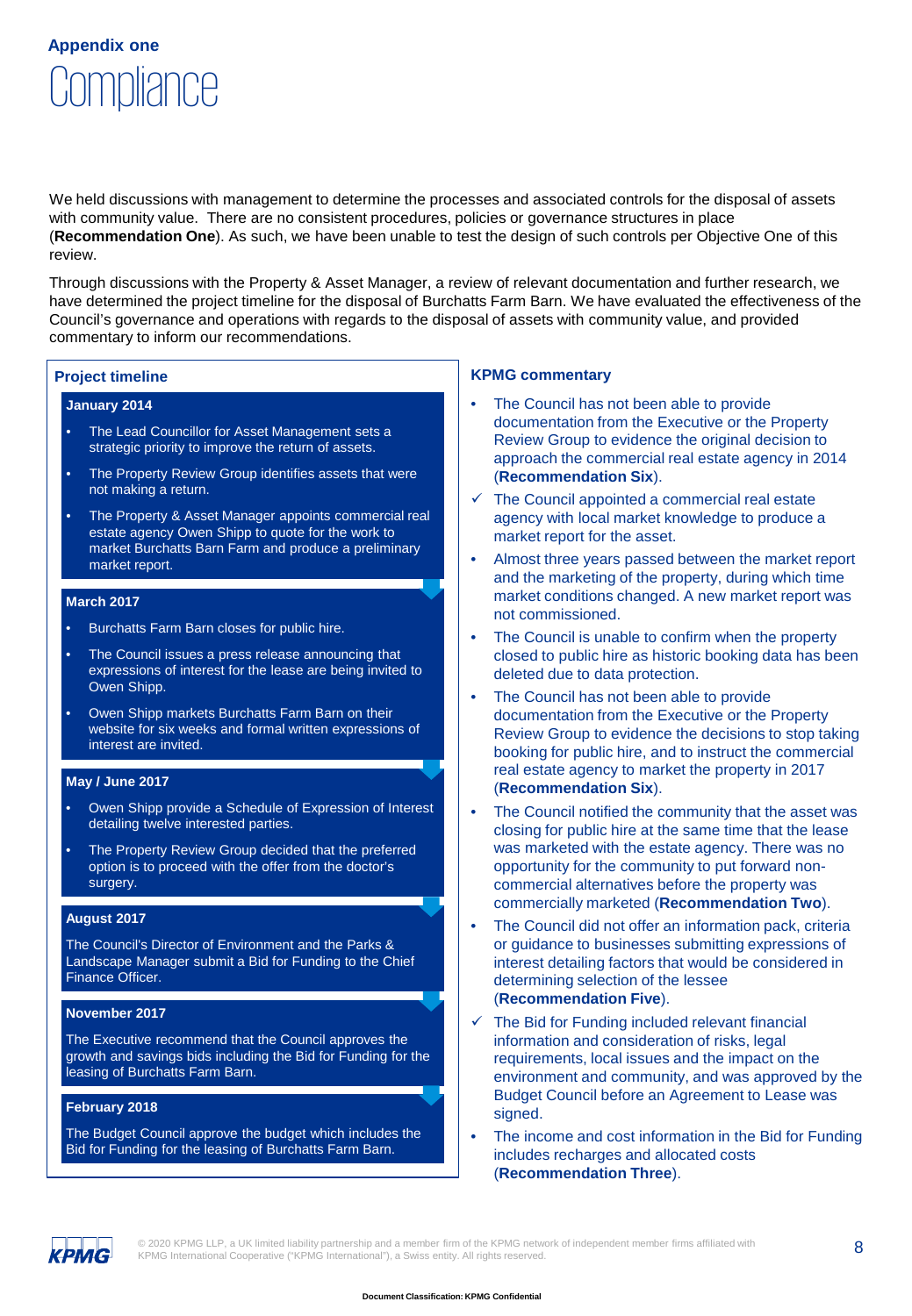# Compliance (cont.) **Appendix one**

#### **September 2018**

- The doctor's surgery renege on their offer due to NHS funding complications.
- Owen Shipp markets Burchatts Farm Barn for six weeks on their website and formal written expressions of interest are invited again.

#### **October/November 2018**

- Owen Shipp provide a Schedule of Expression of Interest detailing another nine interested parties.
- The Property Review Group decide that the preferred option is to proceed with the offer from the chiropractor.

#### **December 2018**

The Property & Asset Manager produces a briefing note for the Executive explaining the decision to offer the lease of Burchatts Farm Barn to the chiropractor.

#### **January 2019**

- The Council posted an advert in local paper The Surrey Advertiser notifying the community that they intended to dispose of open space under Local Government Act 1972. The advert ran for two weeks, no objections were received.
- Guildford Chiropractic Centre submit a planning application to the Council to change the use from D2 (assembly and leisure) to D1 (non-residential institution) and internal alterations.

#### **February 2019**

In a meeting of the Council, a Councillor questions the Lead Councillor for Finance and Asset Management on the propriety of leasing Burchatts Farm Barn to Guildford Chiropractic Centre.

#### **October 2019**

The Property Surveyor and Property & Asset Manager produce an options note on the future of Burchatts Farm Barn:

- Option 1 proceed with 10-year lease to Guildford Chiropractic Centre
- Option 2 offer the building as a private hire venue again
- Option 3 investigate alternative management structures/ownership such as a charitable trust

The Property Review Group decide to proceed with Option 1 subject to a successful planning appeal.

#### **Project timeline (cont.) KPMG commentary (cont.)**

- The Council has not been able to provide documentation from the Property Review Group to evidence the decision to offer the lease to the doctors' surgery in 2017 (**Recommendation Six**).
- Bids were rejected in 2018 for reasons that were inconsistent with the selection of the doctor's surgery in 2017 (e.g. repurposing residential unit, high car parking needs, conditional FRI lease (**Recommendation Five**).
- The Council has not been able to provide documentation from the Property Review Group to evidence the decision to offer the lease to the chiropractic clinic (**Recommendation Six**).
- The Council has not been able to provide documentation to evidence that Councillors discussed or responded to the briefing note (**Recommendation Six**).
- The Council discharged its legal responsibility by notifying the community of the proposed disposal.
- The Council notified the community that they intended to dispose of an Open Space through a small advert via one channel. The notice was not posted on display boards or social media, and no contact was made with regular hirers, immediate neighbours, residents' associations or local groups. Only a small subset of the community had an opportunity to notify the Council of valid objections (**Recommendation Two**).
- We acknowledge that there members of the Council changed following the May 2019 election and that this may have had some bearing on the process.
- The first evidence that the Council considered alternatives to commercial leasing of the property was in the Summary Property Report presented to Councillors in 2019. As the lease had already been offered to a potential tenant, potential reputational damage to the Council had to be considered if they withdrew from the arrangement in favour of an alternative to commercial leasing (**Recommendation Four**).
- The Summary Property Report included a income and expenditure summary for the three preceding years. It erroneously included income and expenditure for Burchatts Farm Cottages, which are separate assets that should not have been considered in the decision on the future of the Barn (**Recommendation Three**).



© 2020 KPMG LLP, a UK limited liability partnership and a member firm of the KPMG network of independent member firms affiliated with  $\overline{9}$ KPMG International Cooperative ("KPMG International"), a Swiss entity. All rights reserved.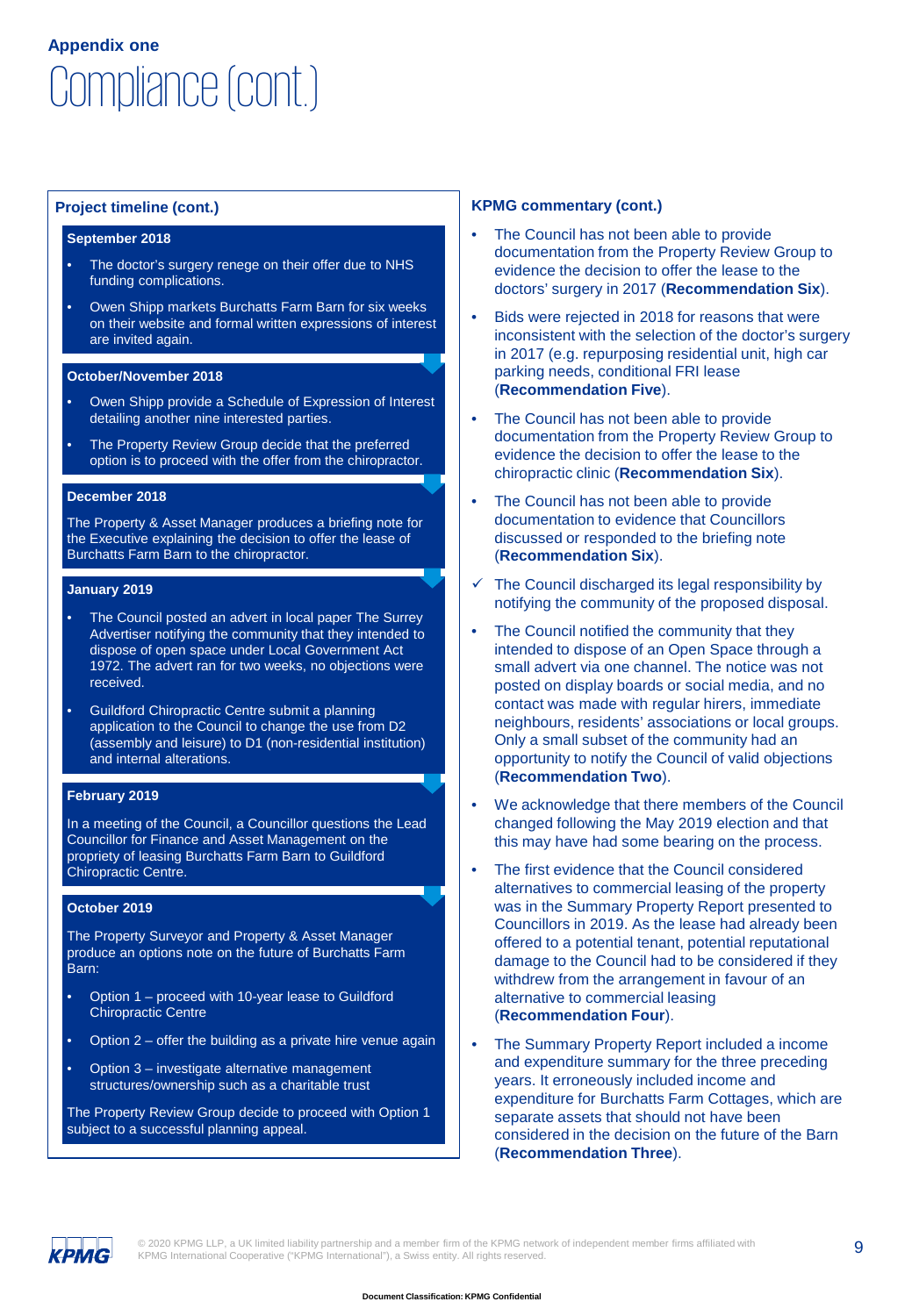# Compliance (cont.) **Appendix one**

#### **March 2019**

Guildford Chiropractic Centre's planning application is refused following objections from 3 amenity groups/residents associations, 86 letters of objection and 44 letters in support.

#### **January 2020**

Guildford Chiropractic Centre's appeal of the original planning application refusal is successful.

#### **June 2020**

Agreement to Lease signed with Guildford Chiropractic Centre contingent on completion of Landlord's Works.

### **August 2020**

Landlord Works completed and Guildford Chiropractic Centre sign lease.

#### **Project timeline (cont.) KPMG commentary (cont.)**

- The Council has not been able to provide documentation to evidence that Councillors discussed or responded to the options note (**Recommendation Six**).
- The majority of objections to the chiropractic clinic's planning application took issue with the Council's selection of the lessee rather than the change to D1 use (**Recommendation Two**).
- The Council are confident that they received the best possible consideration for the lease.

## **Summary of KPMG findings**

We identified a range of significant issues relating to the disposal of Burchatts Farm Barn:

- The options note was presented to Councillors after the lease had been offered to the chiropractic clinic, meaning potential reputational damage had to be considered if the Council withdrew from the arrangement in favour of an alternative to commercial leasing (**Recommendation Four**). The financial information included in key decision making documents was inaccurate (**Recommendation Three**), and the Council has not been able to provide documentation to evidence key decisions (**Recommendation Six**).
- Residents raised objections about the choice of lessee at the planning application stage, when the lease had already been offered to the chiropractic clinic. If the Council had advertised the intention to dispose of the asset more widely, and had provided interested parties with the criteria for lessee selection, the process would have been more transparent and objections could have been addressed at a more appropriate time (**Recommendation Two**).
- The Council selected the bid that offered the highest consideration, but the Council did not offer an information pack, criteria or guidance to businesses submitting expressions of interest detailing factors that would be considered in determining selection of the lessee (**Recommendations Five**). We note that the Council have recently introduced a new procedure for assessing less than best consideration disposals where a minimum of market rent has been offered.

We have raised recommendations to improve the governance, accuracy and transparency of decisions relating to the disposal of assets.

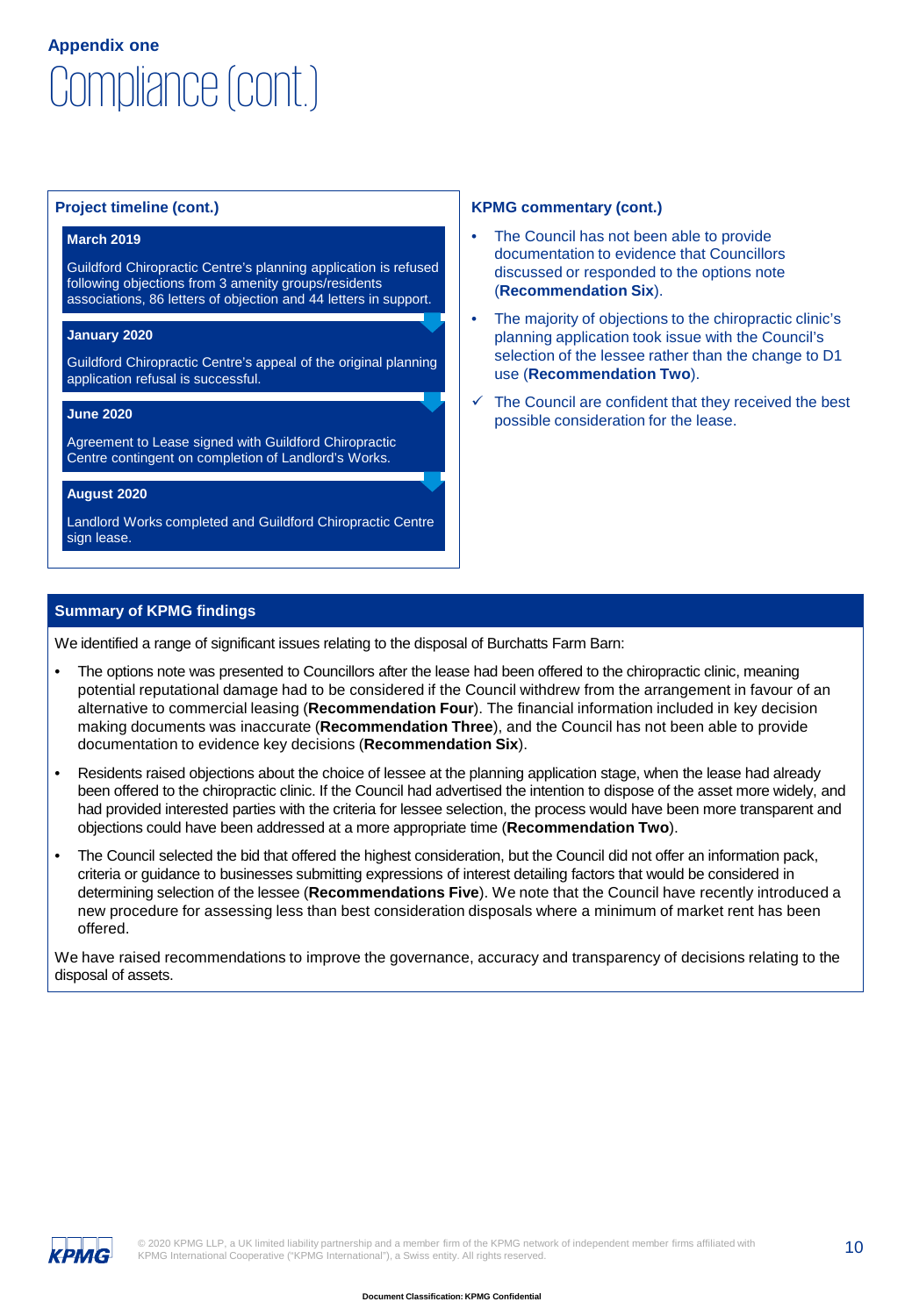

#### **Lessons learned**

Below we set out the lessons which could be learned by the Council in advance of embarking on future change of use projects or disposals of Community Assets. We have grouped these into themes.

#### *Governance*

It was noted that the financial figures referred to in the publicly-available Bid For Funding included unexpectedly high annual costs of £40-70K for the running of Burchatts Farm Barn. The Bid for Funding was not sufficiently specific in showing what these costs relate to and substantiating the financial saving claims made. (**Recommendation Three**).

Residents provided other examples of local buildings with community, historic or heritage value that had been proposed for closure or repurposing by the Council in the last five years. Residents are not clear on asset management strategies, and as such there is concern that there is a lack of consistency and transparency between the process and treatment of assets (**Recommendations One** and **Seven**).

#### *Design*

Local residents and community groups made suggestions about alternative management structures for Burchatts Farm Barn, including holding it in a charitable trust on a long lease. These alternatives were considered after the lease had been offered to a tenant, meaning the 'cons' list for this option included reputational damage to the Council for withdrawing from the current arrangement (**Recommendation Four**).

There was a bid by a number of local businesses and a community group at the advertised guide rent, and it appears that some of these groups were not clear that consideration was the primary factor to be considered by the Council. Some groups expected that value to the community or not needing to change the use of the building would be valued more in the selection process. Whilst we are aware that the Council has recently introduced a new procedure for assessing less than best consideration disposals where a minimum of market rent has been offered, there remains a need for the Council to show consistency and transparency and provide the criteria for selection to all interested parties (**Recommendations Five**).

#### *Value for money*

Per the Council's Asset Management Strategy and Framework that was approved by the Executive in January 2015, the Council should measure the benefit of continuing the current use of the community asset for its social value to the community and the current financial situation should be assessed against opportunity cost or market rent. This is a robust policy that, if brought back into operational practice, would address the concerns of many stakeholders who have recommended that the management of community and heritage assets should be separated from commercial assets so that they can be assessed for their community value as well as their ability to generate income (**Recommendations One**  and **Seven**).

Residents and community groups did not feel consulted on the matter of Burchatts Farm Barn. The newspaper advert was not seen widely enough and as such residents felt there was no due process for them to suggest alternatives to commercial leasing or to object to the Council's plans. The lessee's planning application received 86 written objections, and it would be better if these objections could have been made directly to the Council at a more appropriate time and in a more appropriate forum. The Council should make use of more communication tools such as social media accounts and informing local residents' groups (**Recommendation Two**).

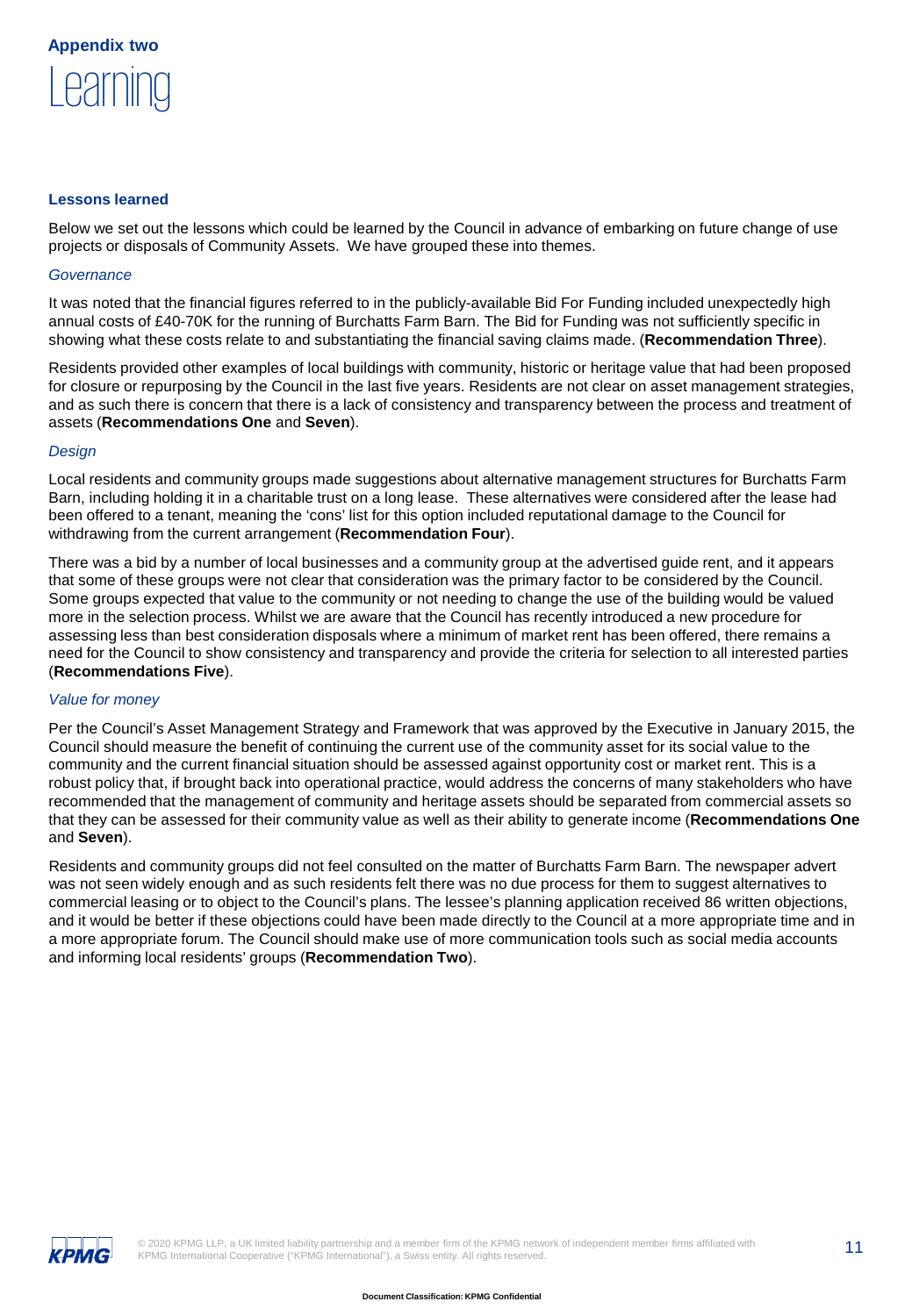## Staff involvement and documents reviewed **Appendix three**

We held discussions with the following individuals as part of the review:

| <b>Name</b>              | <b>Role</b>                                              |
|--------------------------|----------------------------------------------------------|
| Councillor Maddy Redpath | Holy Trinity Ward Councillor - Guildford Borough Council |
| Joan Poole               | Head of Internal Audit – Guildford Borough Council       |
| Marieke van der Reijden  | Head of Asset Management - Guildford Borough Council     |
| Mark Appleton            | Property & Asset Manager – Guildford Borough Council     |
| Paul Stacey              | Parks & Landscape Manager – Guildford Borough Council    |
| Gavin Morgan             | Founder and Chair - Guildford Heritage Forum             |
| Gordon Bridger           | Alderman and Former Mayor of Guildford                   |

We reviewed the following documentation during our testing:

- Minutes and papers from meetings relating to decision making around Burchatts Farm Barn;
- Bid for Funding to support letting of Burchatts Farm Barn;
- Spreadsheet of cost monitoring performed prior to letting; and
- Evidence of marketing of property;
- Schedules of expressions of interest;
- Press releases relevant to Burchatts Farm Barn; and
- Lease and licence for the letting of Burchatts Farm Barn to the Guildford Chiropractic Centre.